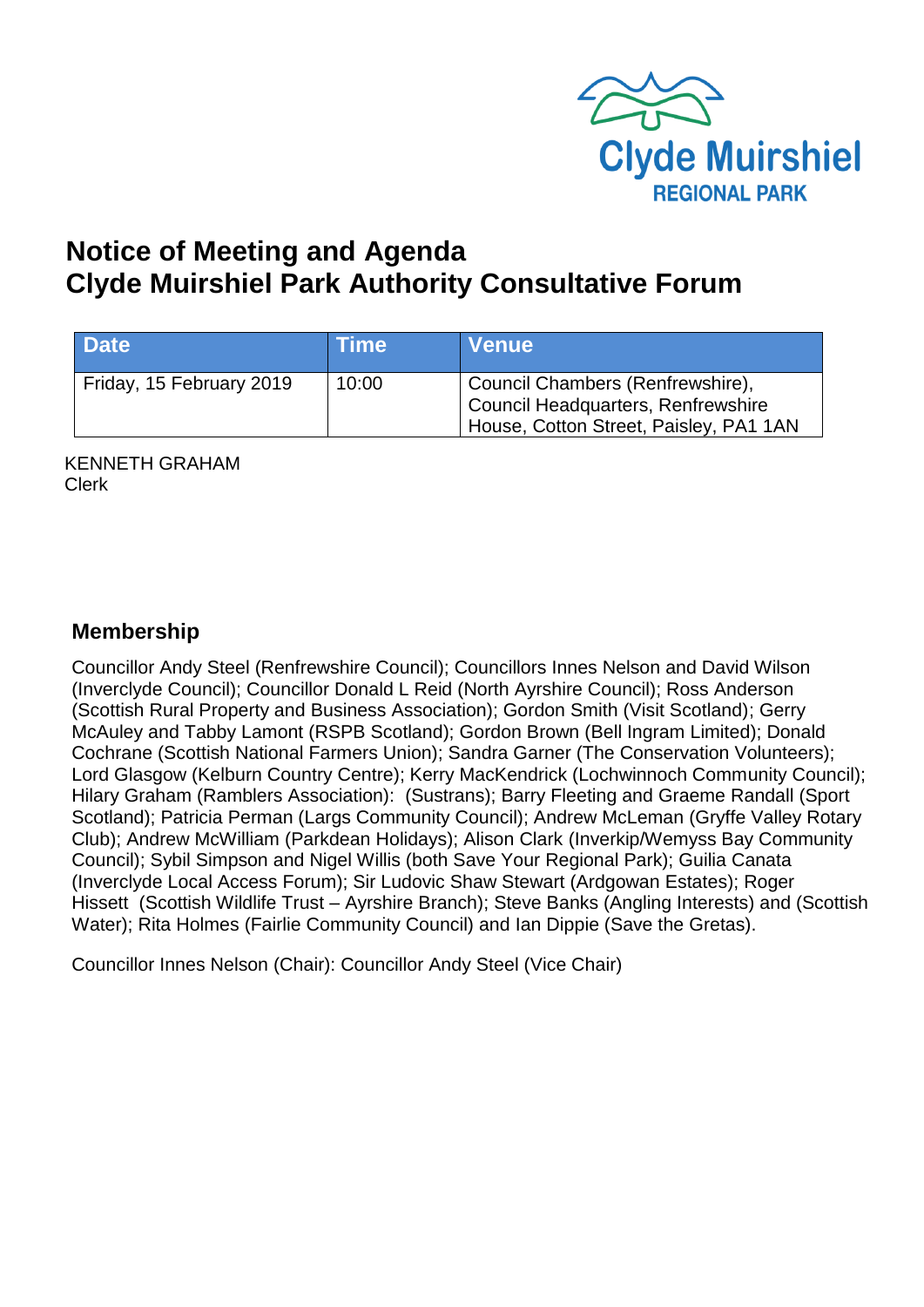## **Further Information**

This is a meeting which is open to members of the public.

A copy of the agenda and reports for this meeting will be available for inspection prior to the meeting at the Customer Service Centre, Renfrewshire House, Cotton Street, Paisley and online at <http://renfrewshire.cmis.uk.com/renfrewshire/CouncilandBoards.aspx> For further information, please either email [democratic-services@renfrewshire.gov.uk](mailto:democratic-services@renfrewshire.gov.uk) or telephone 0141 618 7112.

### **Members of the Press and Public**

Members of the press and public wishing to attend the meeting should report to the customer service centre where they will be met and directed to the meeting.